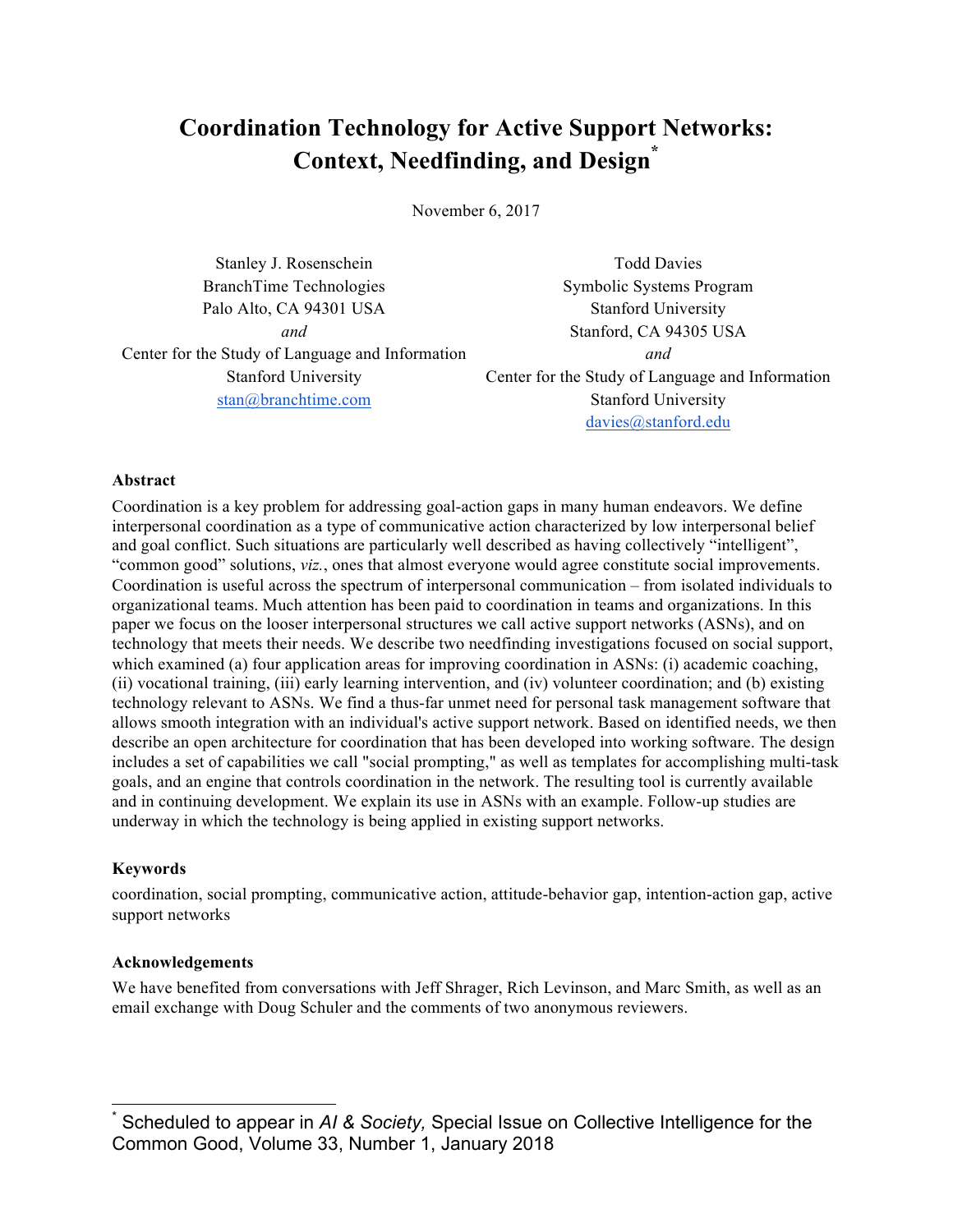#### **1. Introduction**

There is a well-recognized gap between goals and behavior in human action, generally, but especially in the realm of prosocial behavior. <sup>1</sup> Many would affirm the importance of making a personal contribution to the wellbeing of others, especially those most in need, but would also admit to not acting on those attitudes as often as they would like. They might respond to a few specific appeals over the course of a year, e.g., to donate money to a good cause or sign a petition, but would be less likely to involve themselves in a sustained way that drew on their personal skills, time, and efforts. If the gap between goals and action could be closed or even significantly reduced, society would be well served and the lives of many people improved.

While much research on bridging the goal-action gap focuses on motivational factors (e.g. Godin, Conner, & Sheeran, 2005), technology solutions may be particularly well suited to addressing the more cognitive challenges of managing attention, task suspension and resumption, and coordination among cooperating individuals. <sup>2</sup> The approach described in this paper does not assume that the rise of digital technology will inevitably amplify human abilities to bring about the common good, nor that "human nature" will sabotage such outcomes. Instead, we will explore how empirically-driven tool development may bring about dramatic improvements in follow-through and coordination, which can then be invested in socially beneficial outcomes.

#### **2. Coordination, Communicative Action, and CI4CG**

Our understanding of "coordination" is that it is a crucial component of what has been referred to as "collective intelligence for the common good" or "CI4CG" (De Cindio *et al.*, 2014). We will define coordination within the broader category of "communicative action" -- an umbrella term that encompasses "collaboration," "deliberation," and other concepts associated with collective intelligence. The term "communicative action" was introduced by Jürgen Habermas, who developed an extensive theory around it (Habermas, 1984; Habermas, 1987). For the purposes of this paper, we take "communicative action" to mean a joint action in which participants communicate, and in which the action is the purpose to which the communication is directed.<sup>3</sup>

We can define different forms of communicative action in terms of the types and levels of conflict between participants that the forms are geared toward resolving. Table 1 places four forms of communicative action in the space of conflict over beliefs and preferences.

When both belief and preference conflict are low, participants agree on the state of the world and the consequences of alternative actions, and also on what they are trying to achieve. Their task in this part of the conflict space is *coordination*, and their main need is for clear, efficient communication. This is the classic case of *collaboration*. When preference conflict is low but belief conflict is high, participants are apt to engage in *argumentation*. A systematic approach to resolving the belief conflict in this situation is that of "adversarial collaboration" (Tetlock & Mitchell, 2009).

 $<sup>1</sup>$  This gap is not limited to prosocial behavior, but exists whenever short-term or personal needs/desires interfere</sup> with longer-term or broader goals. The gap can be between attitudes or values and behavioral intentions (see e.g. Vermeir & Verbeke, 2006), or between intentions and actual behavior (Sniehotta, Scholz, & Schwarzer, 2005; Kuo & Young, 2008).

<sup>&</sup>lt;sup>2</sup> Cognitive challenges stem especially from the limitations of human attention and memory, which tend to be overwhelmed in the age of information. See Levitin (2014).

<sup>&</sup>lt;sup>3</sup> Habermas adds: "communicative action designates a type of interaction that is coordinated through speech acts and does not coincide with them" (Habermas, 1984, p. 101). This distinguishes communicative action from speech acts, because in a speech act, the speech *is* the action (Searle, 1969).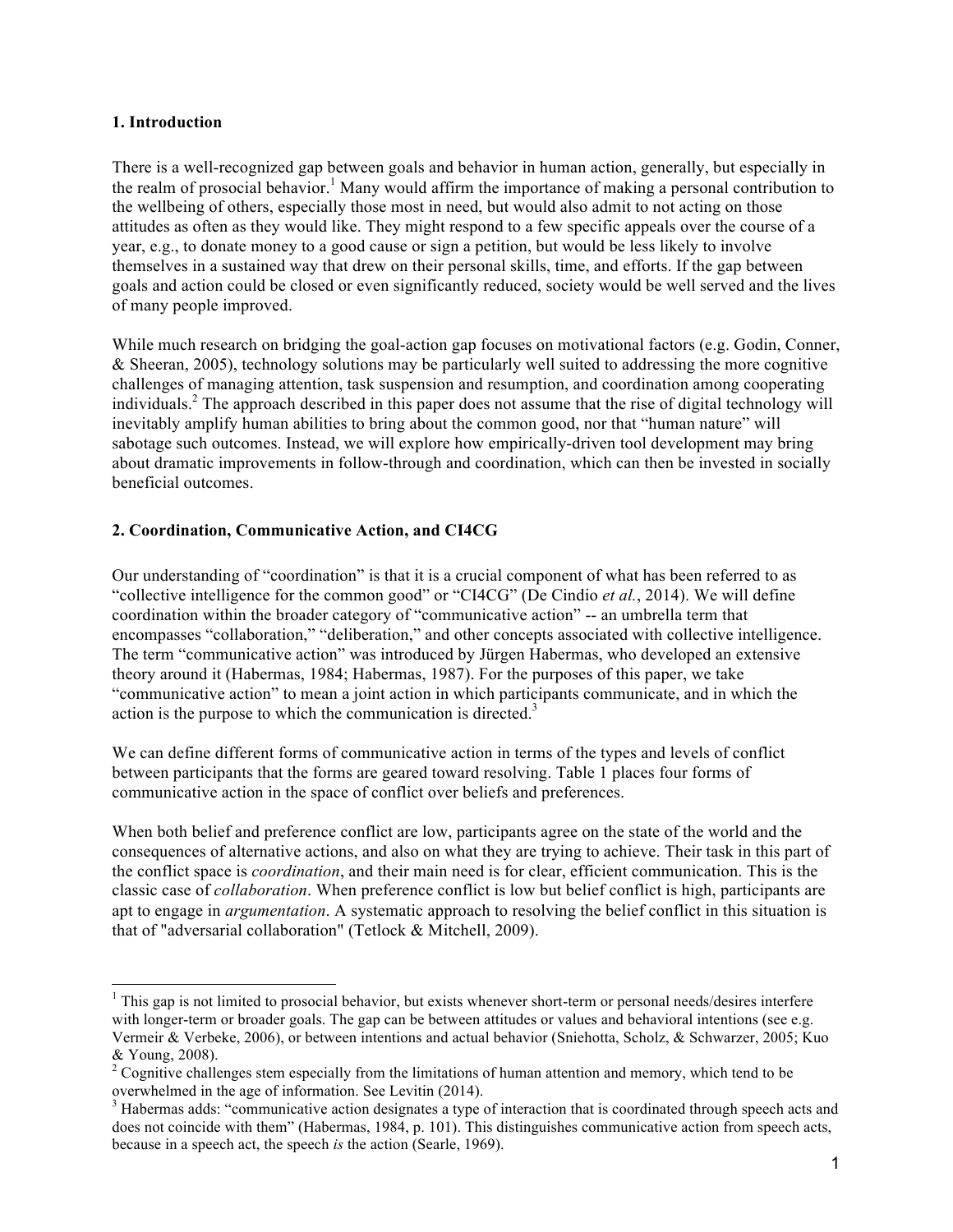**Table 1** Four Forms of Communicative Action

|                           | <i>Prejerence Confuci</i> |               |              |  |  |
|---------------------------|---------------------------|---------------|--------------|--|--|
|                           |                           | low           | high         |  |  |
| <b>Belief</b><br>Conflict | low                       | coordination  | negotiation  |  |  |
|                           | high                      | argumentation | deliberation |  |  |

*Preference Conflict*

Social actors may, alternatively, be in low belief conflict but high preference conflict -- a situation often best resolved through *negotiation*. In this case, participants agree about the consequences of future actions, but have different preferences among alternatives and must typically compromise. The support they need in this situation may involve technology that helps participants see possibilities such as Paretoimproving trades and the Best Alternative to a Negotiated Agreement (BATNA), with research showing that unaided bargains are often suboptimal (Bazerman & Neale, 1992).

The most challenging region in the space of communicative action is where *both* beliefs and preferences are highly in conflict between participants. This is the usual case in *deliberation*, when actors with competing perceptions and interests must reach a collective decision. Deliberation is challenging because participants often cannot see whether conflict arises from competing goals or divergent beliefs, and they can even have an incentive to misrepresent their true feelings on one or both dimensions. Technology support for deliberation is a relatively new but growing area of design, research, and practice (Davies & Gangadharan, 2009).

In this paper we focus just on the lowest conflict cell in Table 1, what we call "coordination". Coordination is a good starting place for looking at how technology can improve collective intelligence for the common good, because it is the simplest of the four cells (with applications to the others), and because the low level of interpersonal conflict that defines it seems most amenable to solutions that merit the term "intelligent". "Smart" and "intelligent" in the realm of social outcomes apply least controversially when goals (and to a lesser extent) beliefs do not differ fundamentally across individuals for a particular set of outcomes.<sup>4</sup> This seems closest to the idea of the "common good" as "a universal benefit, something that everybody - in theory -- would want" (quote from De Cindio *et al.*, 2014).

## **3. Goals and Actions in Coordination: Individuals, Networks, and Teams**

The processes involved in decision-making and action have been studied at many levels by a range of specialists, from neuroscientists to social scientists to organizational theorists.<sup>5</sup> For our purposes, a simple

<sup>&</sup>lt;sup>4</sup> This idea echoes critiques by Greenfield (2013) and Sadowski (2016) of the concept of intelligence as applied to "smart cities": that many/most policies and practices put in place in a city will benefit some citizens and harm others, or will accord with the beliefs of some but not all, so that in such cases there is no agreed upon standard for measuring whether a given action is "smart" in the context of a city. At the level of deep philosophy, Arrow's impossibility theorem (Arrow, 1963) and related results in the theory of social choice undergird an argument that the aggregation of preferences (and therefore of goals) across individuals cannot be performed in a way that produces collective rationality, *viz.*, a single preference ordering that is well-ordered and consistent for any possible set of individual preferences, without resorting to dictatorial imposition that may be at odds with what most people want. For these reasons, we think it is best to view "intelligence" as a consensus concept, and to limit our use of "collective intelligence" (as opposed to intelligence exhibited individually by multiple people) to situations where the individuals' beliefs and preferences can at least eventually come into rough alignment with respect to a particular

 $5$  For an overview of the classic work, see Baron (2007).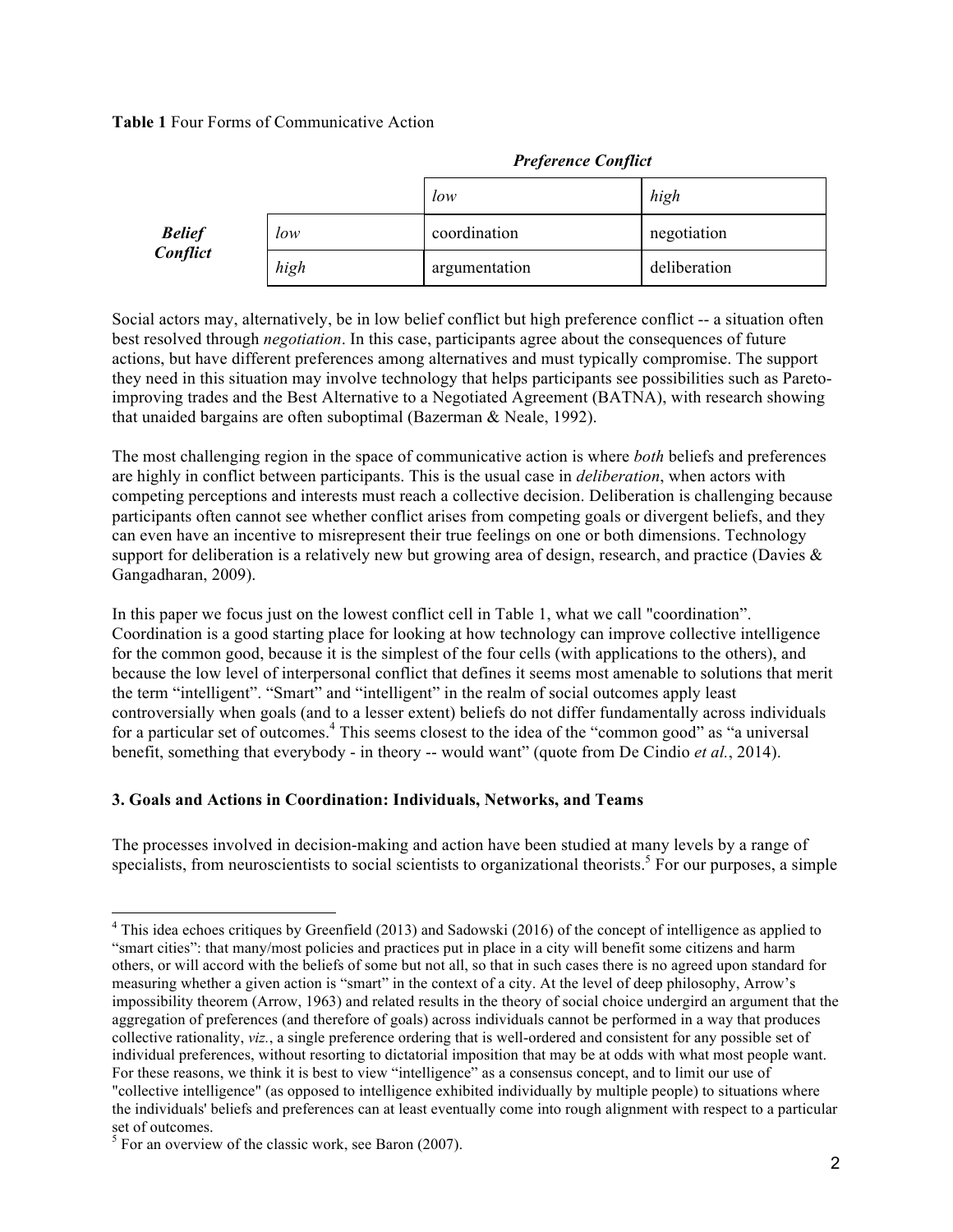model will suffice to illuminate the special problems involved in designing technology that amplifies human decision and action, and therefore coordination:

- (1) Humans carry around, at any point in time, a collection of goals (manifested as commitments, intentions, tasks, etc.).
- (2) These goals represent outcomes they plan to bring about, though they may not yet know how.
- (3) Many of these goals are private, known only to the individual. Some may be known by others, and that knowledge may play into intricate behaviors of support or competition.
- (4) From time to time, the individual engages with a goal, bringing it to mind, and perhaps taking an action in the external world (e.g. picking up a briefcase, placing a phone call) or perhaps making a decision about what, when, or how to accomplish a portion of the goal.
- (5) When goals are supported by the decisions and actions of others, communication among the relevant individuals accompanies these individual decisions and actions.

How does technology enter this picture? Because many episodes of recurrent engagement may be needed for all the requisite decisions and actions to be taken, some mechanism is needed to ensure reliable and timely attention to the "next step." In simple cases, our inborn recall suffices. In other cases, we occupy a cue-rich environment where the stimuli we encounter (including incoming communications) trigger or refocus attention on the "next step." In yet other situations, if the goal is sufficiently complex or the environment is insufficiently cue-rich, we may design "systems" that ensure timely re-engagement. This is often the case in organizations, project teams, and the paper- and computer-based systems that support them.

Many individuals have adopted a personal system (electronic or otherwise) to help them re-engage with processes and goals in their lives. Behavioral scientists have popularized the concept of nudges (Sunstein & Thaler 2008), checklists (Gawande 2010), behavior triggers (Fogg & Hreha 2010), and commitment devices (Rogers, Milkman, & Volpp, 2014) to address specific challenges in behavioral intervention and effectiveness. We wish to build on this work in addressing interpersonal coordination for the common good.

We can distinguish different levels and sub-levels of interpersonal engagement that requires coordination:

- *Individuals* engage in behavior that requires coordination between tasks, even if the individual is viewed as *isolated* from others, and that requires coordination with others when that individual is *connected* to them;
- *Networks* of individuals, who are connected to each other but who retain autonomy to decide on their own actions, may coordinate for *passive support* or *information-sharing*, e.g. in communities of practice (Wenger, 1998), or to provide more direct *active support* for each other; and
- *Teams*, whose members are consciously working together to achieve the same goal(s), and must typically coordinate with each other whether they come together on an *ad-hoc* basis or as members of an *organization*.

In this paper, we focus on networks, and specifically on networks of active (as opposed to passive, information-sharing) support, or "active support networks" ("ASNs"). We define these as loose (open or shifting membership) collections of individuals that may include both peers and those who are coaching or assisting them, to achieve particular goals or deal with ongoing problems. Active support networks are distinct from passive support networks, in which members share knowledge and skills but do not typically take an active role in each others' activities, on one hand, and on the other hand, from ad-hoc or organizational teams, which are bound together by a shared, common obligation and explicit membership in a team. Individuals in an ASN must often coordinate with each other to get things done, but their motivation for doing so must typically come from their own individual goals or from a desire to help others, rather than from a structure that will hold them accountable. In our application of this concept, we will include mixed networks of support in which some members have a professional obligation to help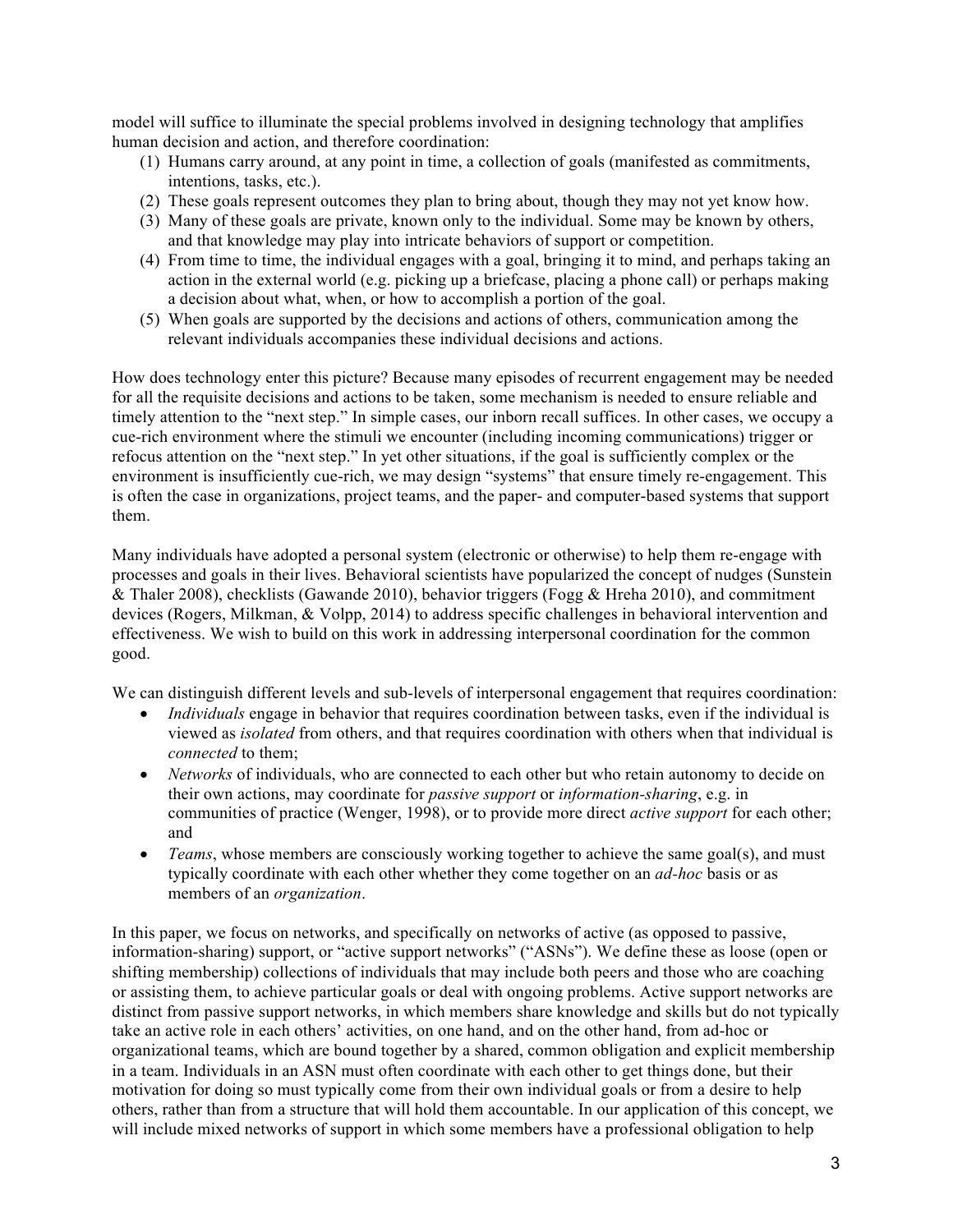others or to get something done, but they must rely on and coordinate with others who are not under the same obligations and so may be viewed either as volunteers or as individually motivated.

## **4. Needfinding Investigations**

In this section, we describe two sets of investigations aimed at discovering what technology is needed for coordination in active support networks of the kind described in section 3. We first report on what kinds of software is needed for four particular types of ASNs (application areas), with particular attention to mixed professional-volunteer ASNs. We then report on an investigation of existing software that is plausibly relevant to these types of ASNs, in order to determine whether existing tools can meet the needs identified in our sample of application areas.

## **4.1 Exploration of Application Areas**

We began by focusing on the domain of mixed professional-community active support networks. These networks have the crucial characteristics of an ASN (see section 3) in that their members are not bound together by a formal structure of accountability, and yet they engage in activity that requires coordination. There are many professions where success requires active cooperation (and even collaboration) between social-service professionals and the individuals or communities they serve. Examples include, broadly, practitioners and case managers in community services, educational professionals, and healthcare professionals. Many of the situations dealt with by these professionals require specific behaviors on the parts of individuals who are manifestly not part of the institutions the professionals represent. Typically, practitioners attempt to influence behavior through ordinary communication channels: in-person office visits, parent-teacher meetings, home visits by social workers, and so on. This personalized guidance may be extended to occasional phone calls and emails, and supplemented by pointers to relevant educational materials, in books, websites, and so on.

We conducted detailed interviews in three target application areas in order to (a) assess current practices in community engagement and behavioral intervention, and (b) evaluate the need for and potential benefits of technology. For a fourth area, we did an online survey of coordination with volunteers in order to extend the possible applications into more complex outcomes.

# **4.1.1 Method**

Personnel at BranchTime conducted face-to-face, open-ended interviews with practitioners in three target application areas: (i) academic support for disadvantaged high school students, (ii) vocational training for adults, and (iii) outreach to parents of preschoolers in non-English speaking homes. A fourth area - volunteer coordination -- was investigated by surveying existing websites/apps and talking to volunteer coordinators in a few domains. These areas were selected to address three criteria:

- representativeness of the general category of active/social-support networks;
- distinctness of the particular populations served; and
- potential breadth of social impact if better support methodologies can be established.

Particular interviewees were selected at institutions in the Bay Area for convenient access, and recruited through the authors' informal professional network.

Interviewees were informed that the goals were to understand their current practices, and to identify problems and shortcomings in their existing communication methods, which could be addressed in follow-up studies integrating digital technologies into their practices.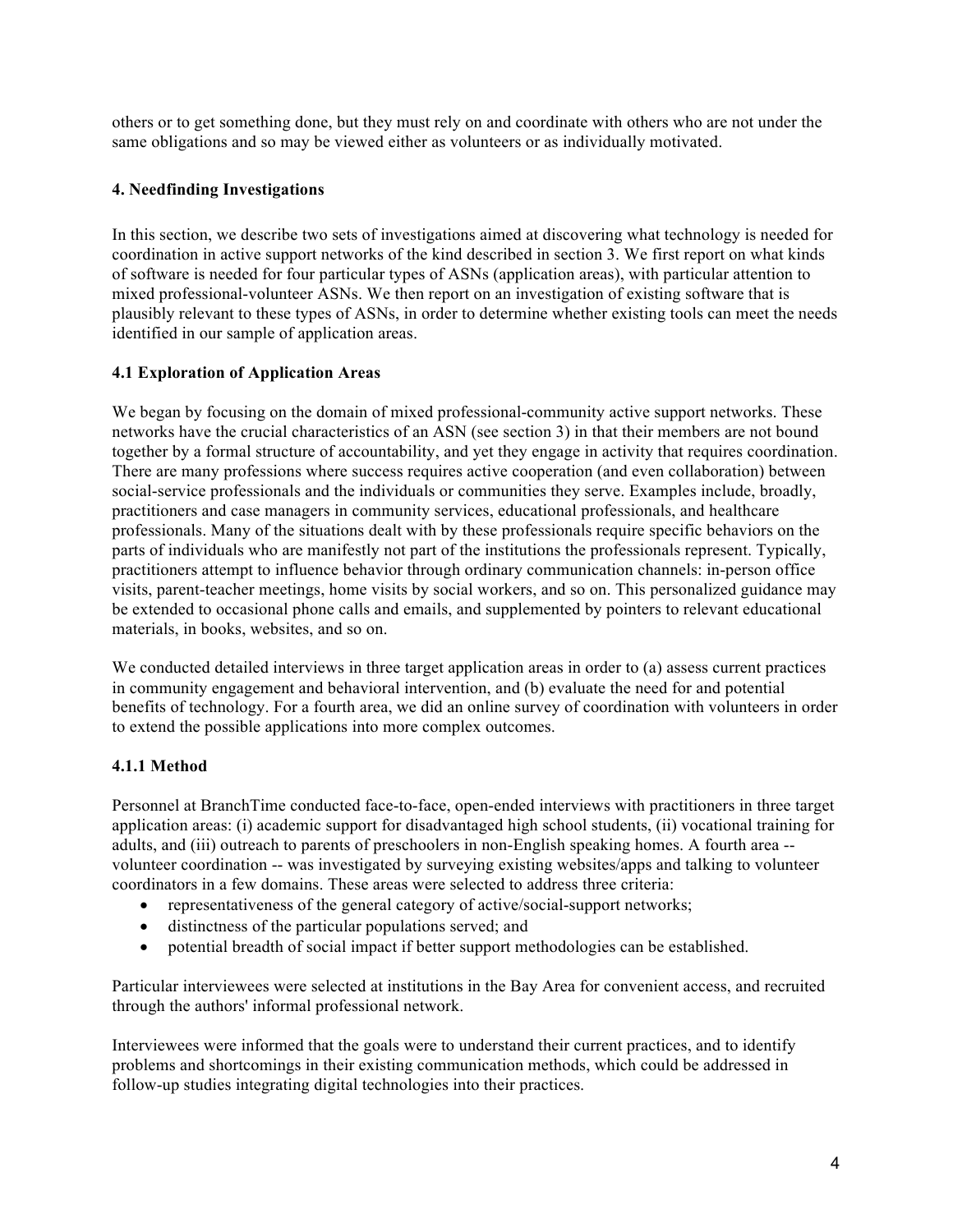#### **4.1.2 Results**

Below we report the main qualitative findings from the three target-domain interviews, and from the informal survey of volunteer coordination. Participants' and their organizations' identities have been anonymized for this paper. Interviews that took place over more than one session with a given organization are referred to as one interview in the summaries below.

1. *Academic support for high school students*. The first interview was with a teacher who, in addition to her other teaching duties, does academic coaching in a San Francisco Bay area high school. This school operates a program supporting promising but underperforming students, mostly from disadvantaged or minority backgrounds, who would like to enter college. In most cases they would be the first in their families to do so. Prior to our interview, the program made heavy use of text messaging to provide personalized support to each student: "You need to talk to your chemistry teacher to get your grade up," or "I need to see a draft of your personal statement - your application is almost due." The main problems identified were that the text-message approach (a) placed a heavy burden on the coach and (b) provided limited ability to add stakeholders, collect feedback about progress, and automate follow-up nudges. Improvements in these areas were identified as goals for technology intervention.

2. *Vocational training for adults*. The second interview was with staff at a Bay area vocational training site. Here the emphasis is on augmenting life-skills counseling via real-world nudges, timed for maximum impact on program graduates seeking jobs, showing up for interviews, or joining a new project or work environment. The main problems identified were that prior attempts to communicate with trainees, using conventional email, were marked by low effectiveness and poor response rate. The goals identified for technology application were to improve on these outcomes using mechanisms of recurrent nudges, better feedback loops, and accountability.

3. *Outreach to parents of preschoolers*. The third interview was in the area of early learning, at a Bay area county organization attempting to improve outreach to parents of pre-kindergarten students in non-English-speaking homes. There is well-established research on the effectiveness of text messaging to encourage parents of preschoolers to read to their children and play educational games (York & Loeb, 2014). However, as in the case of high school coaching, this interview revealed that the effectiveness of these interventions is limited by issues of personalization, recurrent engagement of attention, and contexts of accountability. The identified goal for technology was to demonstrate behavioral changes that have been difficult to achieve with prior methods.

4. *Volunteer coordination for citizen science*. The fourth area of interest for application was volunteer coordination. Many organizations have an ongoing interest in attracting volunteers among community members to lend their ideas and energy in service of the organization's mission. Websites have been developed to facilitate this process. <sup>6</sup>Our investigations indicate, however, that these work best when tasks are defined in advance centrally and then "claimed" by would-be volunteers, under the loose supervision of the coordinator. Many would-be volunteers are reluctant to commit time to tasks that are generic in nature and make little use of their special skills and interests. Social prompting infrastructure (see section 5), on the other hand, holds out the promise of organically emerging clusters of activity, well matched to the skills and interests of the volunteers, where the coordinator plays the role of recruiter, matchmaker, and facilitator. This kind of organization would not be possible if the activation energy required for each step of each subprocess were high. Our initial investigation of this style of volunteer coordination identified citizen science, with clusters of serious amateur scientists self-organizing around mini-projects of interest, as a target application area for coordination technology. One goal is to address scalability problems associated with teams (see Staats, Milkman, & Fox, 2012).

 $6$  Examples include VolunteerMatch (http://www.volunteermatch.org/) and linkAges TimeBank (https://timebank.linkages.org/).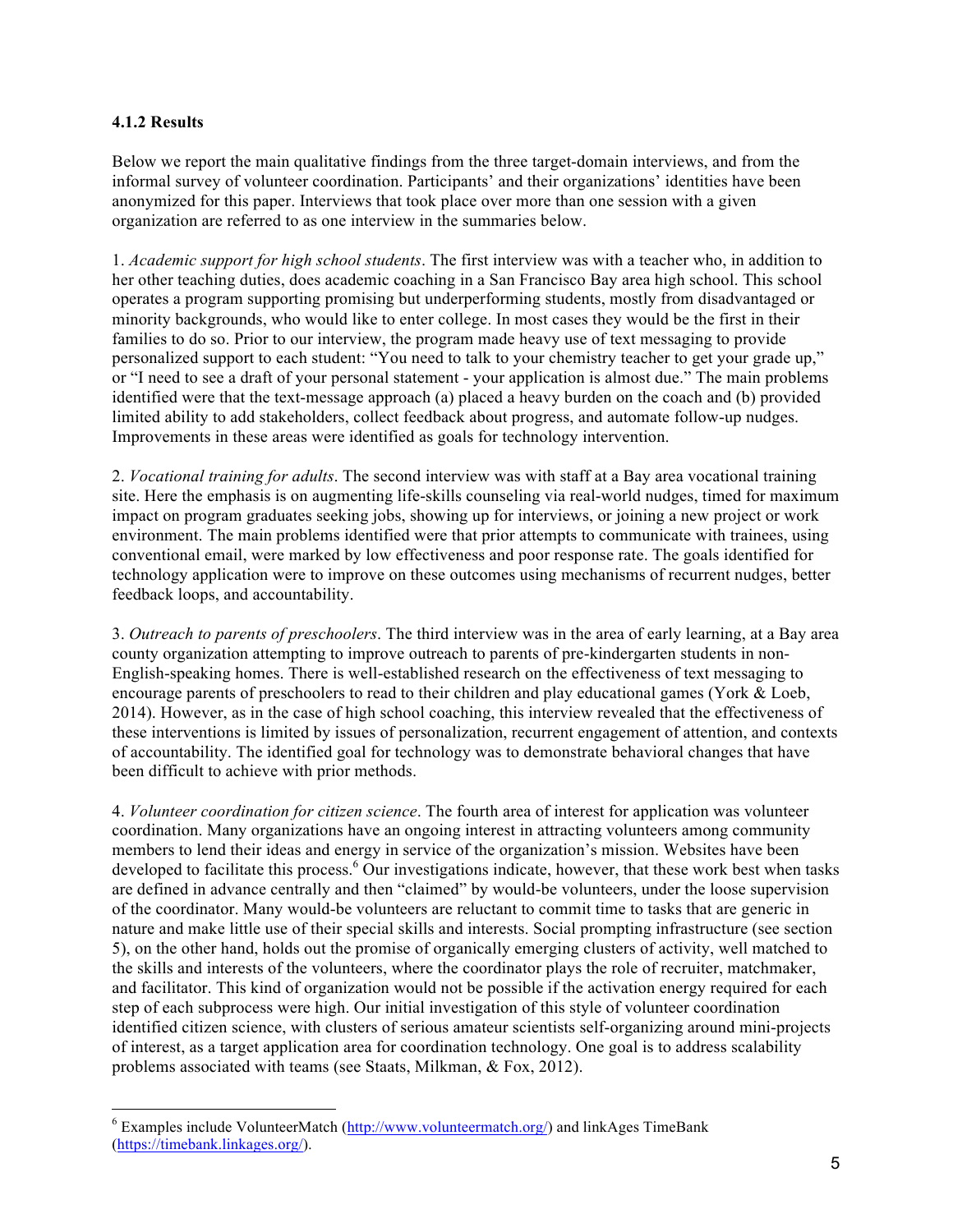#### **4.2 Survey of Relevant Software**

Our investigation of previously/currently available software focused on three types of tools relevant to social service providers and coordination: (1) tools aimed at providing information for professional network members, (2) ones aimed at sharing information and guidance with community members, and (3) ones aimed at supporting social project or task management.

## **4.2.1 Tools for Sharing Information in Networks**

As was mentioned in section 3, networks of individuals sometimes exist primarily for information and knowledge sharing. Examples include professional networks or communities of practice (Wenger, 1998).

There are many tools that support coordination for such information-sharing, passive support networks. For example, in the academic realm, sites such as Google Scholar, Academia.EDU, SSRN, and ResearchGate allow researchers to share papers, see who is interested in similar topics, and learn about projects, funding, conferences, journals, associations, and other resources of mutual interest.<sup>7</sup> Professional networking sites such as LinkedIn<sup>8</sup> allow people in various fields to see who works in particular industries or for particular companies or organizations, and to share other information as well. But these sites do not generally support coordination across networks for concrete, time-dependent actions that have interlocking dependencies, of the type required in active support networks. ResearchGate is taking steps in this direction by allowing researchers to define projects and to request feedback from others, but this is a specialized application not designed for social service networks. Hence, we find these tools not to be particularly useful for the types of ASNs we are considering.

## **4.2.2 Tools for Sharing Information With Targeted Communities**

In recent years, a host of digital tools have emerged that attempt to provide more ongoing social support and behavioral guidance to community members in specific areas. For example, teachers use specialized classroom management tools that draw on conventions of social media to organize in-class projects, and then include information in a parent-facing portal so that family members can be informed and find ways of augmenting the teacher's activities (York & Loeb, 2014). Similarly, in healthcare, numerous portals have appeared that give patients access to information relevant to their condition, and to a medium for family and friends to join an extended care circle.<sup>9</sup>

All of these systems are beneficial as far as they go, but they suffer from architectural limitations that will require significant redesign if deeper impact is to be achieved.

First, the behavioral intervention mechanism operates as an open loop, or at a cycle time not well matched to the behavior being targeted. An example is the physician who instructs her patient at the end of an appointment to take certain medications, see a specialist, lose ten pounds, and see her again in four months. Research shows that up to 50% of such instructions are forgotten within sixty minutes of the appointment. Compliance is verified at the next appointment (Selic *et al.*, 2011).

A second problem has to do with the number of websites and apps that offer support for a community member in a specialized area of life. These systems compete for attention both within a category and across categories, require that would-be users -- and members of potential active support networks -- learn specialized workflows, and generate large numbers of notifications and triggers that are not coordinated with each other or with the user's life rhythms. This is sometimes referred to as the "interoperability" problem" (Blair & Grace, 2012).

<sup>&</sup>lt;sup>7</sup> See <u>http://scholar.google.com, http://www.academia.edu, http://www.ssrn.com, and http://www.researchgate.com. 8 See http://www.linkedin.com. 9 For example, Kaiser Permanente Thrive (https://thrive.kaiserpermanente.or</u>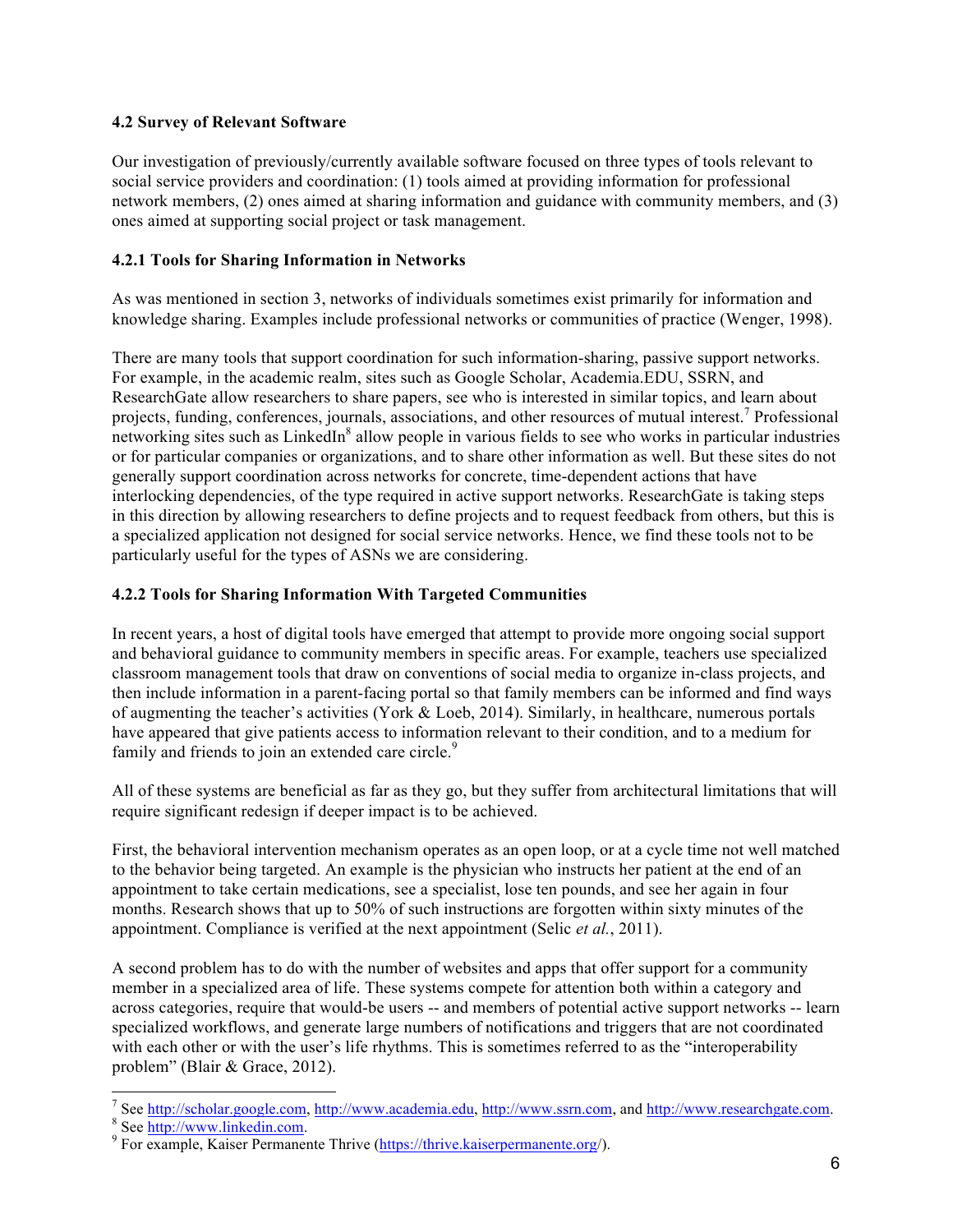A third problem has to do with the static nature of these apps and websites. Because they are developed by software designers and programmers, and because they do not provide a general-purpose model of the user's emerging and nested goals and the dynamic social support relations that accompany them, they are brittle, which limits their effectiveness in guiding decision and action.<sup>10</sup>

## **4.2.3 Tools for Social Project or Task Management**

There is a category of software - "task management" or "project management" - that allows individuals or members of collaborative teams to create tasks, keep track of their completion, and, in team-based tools, assign them to teammates, exchange comments, and so on. Examples we found in current use include Wunderlist (Pro), Asana, Trello, Basecamp, and SAP Jam,<sup>11</sup> but a large number of such systems have been developed since the 1980s, e.g. The Coordinator, which was aimed at project teams in offices (Flores *et al.*, 1988) as well as tools developed within the Center for Coordination Science at MIT (Malone & Crowston, 1994).<sup>12</sup>

These tools are primarily intended for use in the workplace, though some (like Trello) have a significant following in educational settings, and Wunderlist has a free personal version. As a result, there is significant overlap (though not complete identity), depending on the specific system, between the models of task ownership and participation, task hierarchy, and data (due date, completion status, etc.) in these tools. The main differences we found between these tools and what is needed in social-service support networks arise from the differing requirements of work situations and everyday life. In work situations, there is often a need for administrative control, hierarchical management and inspectability. Further, the work context creates a dynamic of task engagement that is governed by the norms, culture, authority relations, incentives, and sanctions of the workplace.

These attributes of the workplace differ considerably from the dynamics of everyday life, where there is less homogeneity, more casual participation, fewer guarantees of timely engagement, and where personal and social incentives must carry most of the burden for performance. As one measure of this, in each of the above cited task management tools that allow a task to be given (assigned) to someone else, there appears to be no requirement that the assignee explicitly accept the task in order for it to be added to their to-do list. In addition, task sharing in these tools is generally tied to a team list that is defined independently of the task, instead of being easily and flexibly controllable on a task-by-task basis. Both of these features are consistent with teams that are defined by larger projects or organizations, and members who have an obligation to their teams. But in active support networks, as we have defined them, each action of support by an individual in the network is voluntary, and those who request help or who suggest actions often have no way to enforce their expectation. Tool design must reflect these realities if it is to work effectively for the looser social structure of an ASN.

## **4.2.4 Software Survey Conclusions**

From this survey of existing software, we have concluded that what is needed for social-service support networks is a tool that combines elements of project management with the flexibility to engage based on a user's availability, interest, and convenience. We have developed a model (see section 5) that incorporates *social prompting* and other elements designed to engage users at moments of need and availability. The social prompting model addresses the use cases of social-service support by establishing a master habit of engagement, into which can be slotted particular goals and processes, and in providing

<sup>&</sup>lt;sup>10</sup> Brittleness has long been recognized as a problem in software and AI (see e.g. Lenat, Prakash, & Shepherd, 1985).<br><sup>11</sup> See https://www.wunderlist.com/pro/, https://asana.com/, https://trello.com/, https://basecamp.co

http://go.sap.com/product/content-collaboration/enterprise-social-collaboration.html.<br>
<sup>12</sup> See http://ccs.mit.edu/ccsmain.html.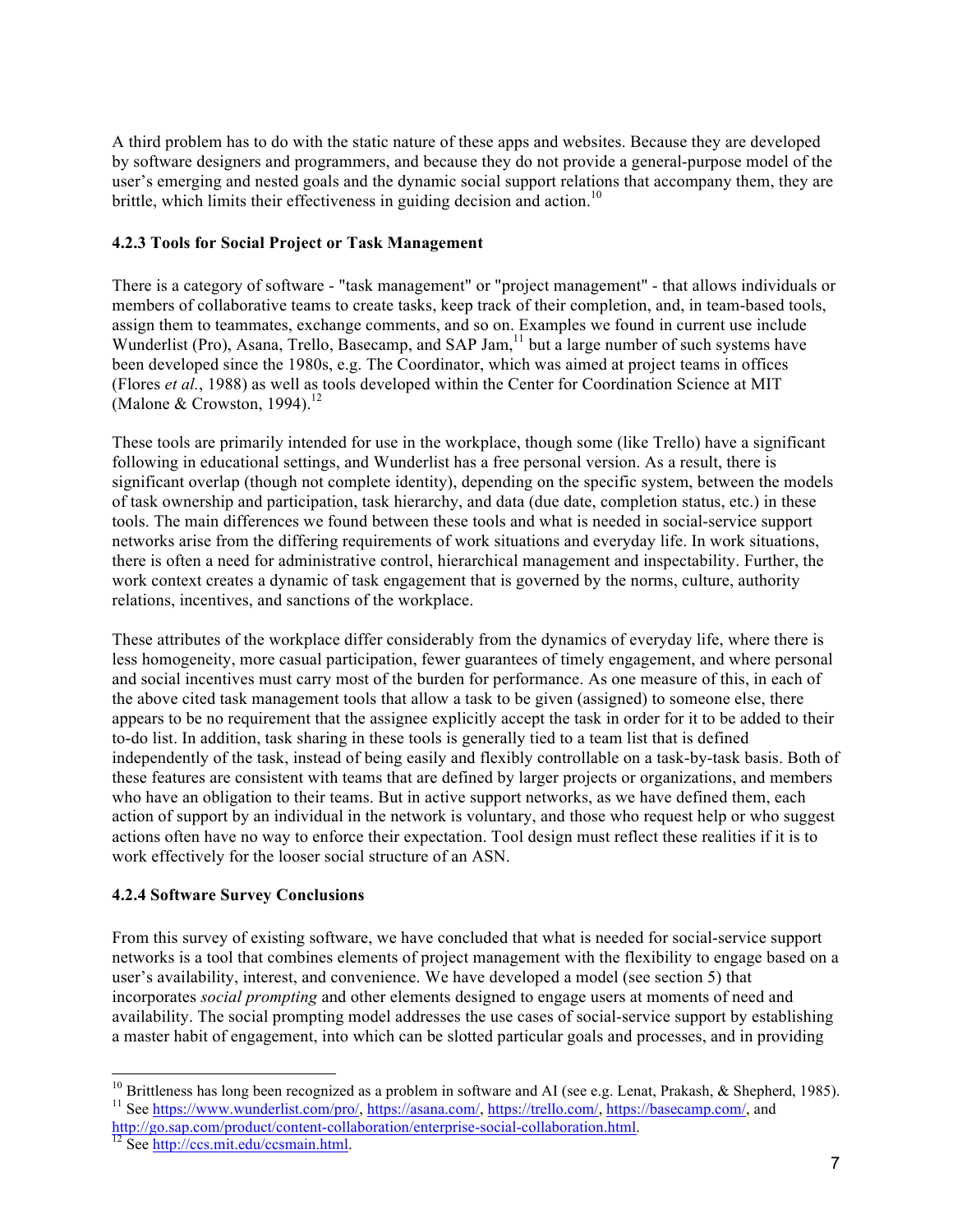explicit triggers for cognitive operations involved in planning, delegating, committing to time frames, and following through.

A further conclusion is that if software aimed at individuals outside of defined organizations or teams made it easy to suggest and share tasks with others, then people who are not in a professional support role would be better able to share their knowledge and skills with those who can use them.

#### **5. A Framework for Social Prompting and Coordination**

We are interested in systems that explicitly store and manipulate goal-related information that individuals (a) carry and process mentally and (b) use in order to move more effectively, through episodes of engagement, from intention to completion. The simplest such systems are ordinary to-do lists, task managers, and calendars. These systems record decisions about events and actions, but they do not themselves take an active role in eliciting the fleeting subordinate events along the way.

From our perspective, the larger opportunity is to create a technology with the following attributes:

- It is general-purpose, allowing users to apply it to goals across different domains of interest and levels of abstraction.
- It is scalable, within the operating limits of human cognition and communication.
- It is psychologically realistic, in that it is specifically designed to conform to attributes of attention, recall, incremental unpacking of plans, and so on.

In this section we describe an open architecture to address these requirements. Illustrated in Figure 1, it consists of three primary elements.

The first element is a *coordination engine*, which manages a data structure known as the *activity graph*. The activity graph consists of a collection of objects, known as *tasks* (which could alternatively have been called goals, activities, commitments, intentions, etc.).

The tasks are organized by two kinds of relations: *social* and *logical*. Social relations connect each task to its *owner* (responsible party) and to any other *participants* who are part of the owner's active support network for that task. Logical relations represent instrumental relationships between goals and subgoals.

The coordination engine interprets coordination protocols that, among other things, allow for creation of new tasks, invitation of new participants, hand-off of tasks (via two-step offer and acceptance), marking of completion or abandonment of tasks, spawning of subtasks, and so on. The engine also contains algorithms that analyze patterns of engagement of individuals with tasks, and attempts to optimize the frequency and timing of engagement by users with active tasks.

The presentation of tasks is mediated by a software utility called the *personal prompter*, the second component of the architecture. The user sets aside short sessions, a few minutes in length, several times a day, usually in response to recommendations by the coordination engine. During those sessions, the prompter displays items that require the user's attention, and provide affordances for quickly registering decisions and short communications to other participants involved in each relevant item.

The idea of the prompter is to rationalize the flow of attention, decision, and action, and to provide points of synchronization and control. Ordinarily, a user would not carry out a named action during the prompter session, unless it was very short, or involved an operation intrinsic to the prompter itself. Rather, the user would be primed during the prompter session to take a number of actions in the interval between the end of the prompter session and the next session. The timing of sessions would be personalized to maximize the benefit to the user. This differs from asynchronous message systems such as email, as well as workflow systems such as those of Asana.com and The Coordinator (Flores *et al.*, 1988), which inform a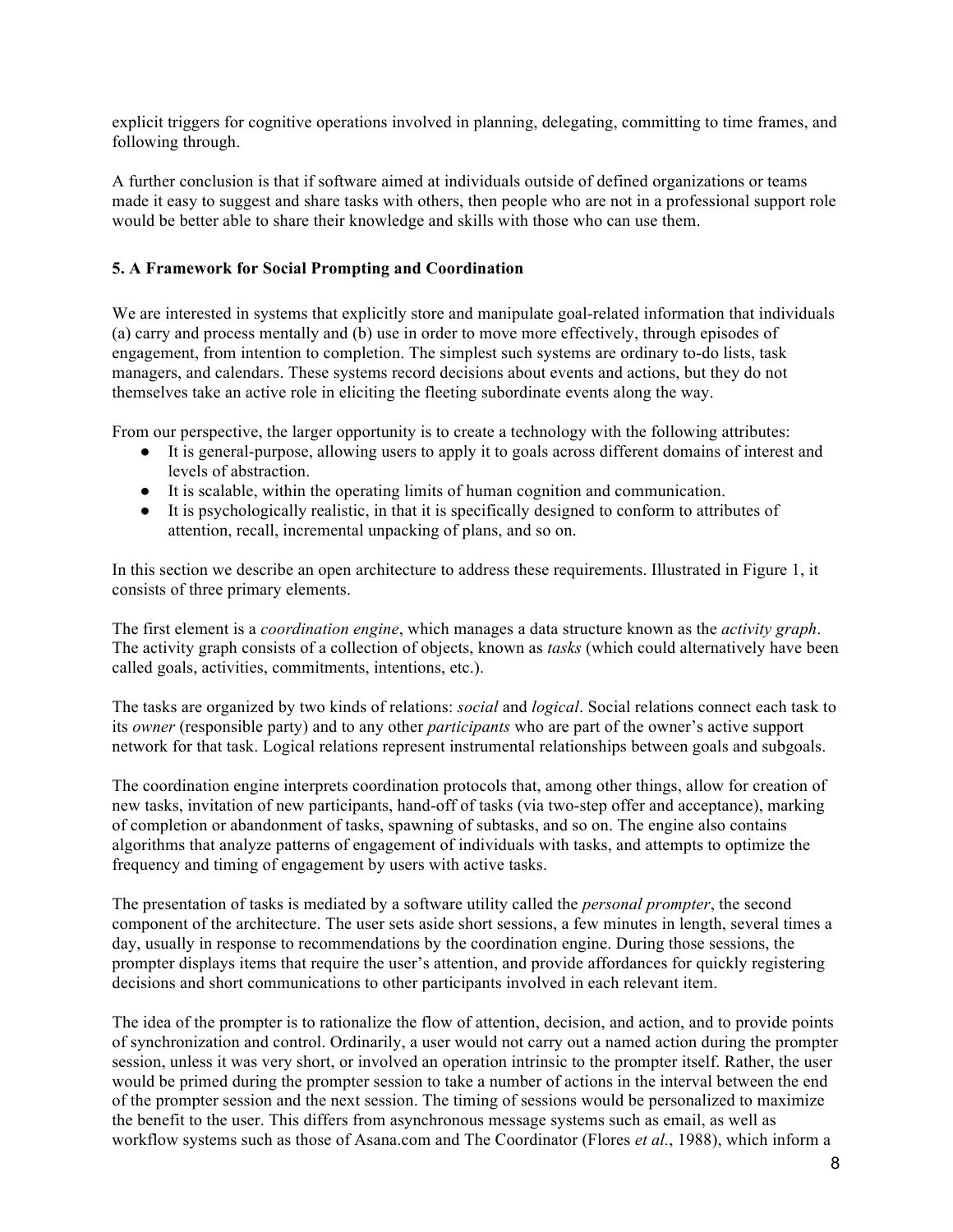user about tasks to be performed, but do not schedule the user's engagement purposefully at pre-selected optimal moments.

The final component of the architecture is the *template library*, which stores reusable plan fragments in parametric form, thereby providing a mechanism for sharing executable, procedural knowledge among users. The simplest templates would be collections of action steps, but with owners and other task participants represented by role variables, rather than named individuals. To use the template, a user would load it into their personal prompter, optionally modify steps or roles, associate roles with actual named users, and click "Launch." The system would push instantiated tasks to participants, inserting them into the prompter cycle of those individuals. The intention is for templates in the template library to be authored and curated by members of the community as an open-source resource, covering a wide range of situations in everyday life., e.g., planning a trip to Paris, preparing a will, helping a loved one transition to assisted living, getting into college, etc. These scenarios are characterized by informal collaboration involving family members, friends, and professionals.

**Fig. 1** An architecture for social prompting and coordination





# **6. The Design in Action: An Illustrative Example**

The architecture described above has been implemented in a tool that is available at http://www.branchtime.com/. We can illustrate how it operates in a social-service support network through a simple example.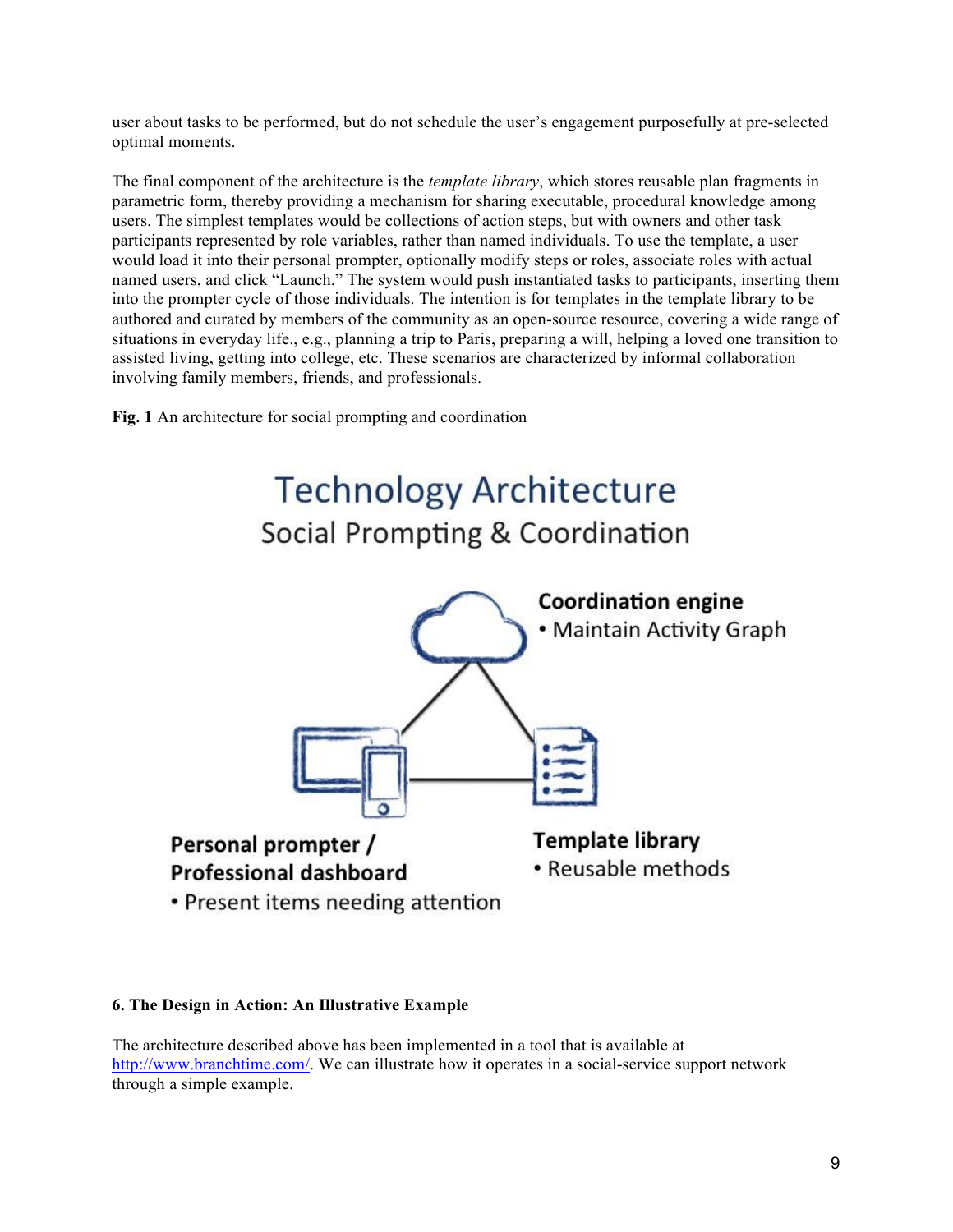Imagine that a job placement counselor named Stan is working with his client, Alex, who is trying to find a job. Stan suggests that Alex access BranchTime on his smartphone, and Alex does so. When Alex creates an account and begins to use the software, he is prompted to create a schedule of daily times when he will open his prompter and engage with a set of goals (see Fig. 2). In the figure, Alex schedules sessions at 6pm, 1pm, and 11 am. These sessions represent the times when Alex will be prompted to think about, plan, and act on his goals. He is alerted with a text message at the times he chooses. The selfchosen times reflect that these are voluntary times of engagement for Alex, when he anticipates having available time, but through notification, the technology helps Alex to stay on track to follow-through at her chosen times -- overcoming a problem Alex may be more likely to have outside of an organized work setting, and which was identified in section 4, namely that there is no formal accountability mechanism requiring Alex to follow through on his goals.

**Fig. 2** A phone screen showing the scheduling of engagement sessions

|           | <b>Schedule Sessions</b>                                                                           |               |        |    |               |  |  |  |
|-----------|----------------------------------------------------------------------------------------------------|---------------|--------|----|---------------|--|--|--|
|           | It is useful to get into a regular rhythm using<br>the prompter. Set times that work best for you! |               |        |    |               |  |  |  |
|           | Standard                                                                                           |               | Custom |    |               |  |  |  |
| Morning   |                                                                                                    |               |        |    |               |  |  |  |
| 07        | <b>OR</b>                                                                                          | 09            | 10     | 11 |               |  |  |  |
| Afternoon |                                                                                                    |               |        |    |               |  |  |  |
| 12        | 01                                                                                                 | 02            | 03     | 04 |               |  |  |  |
| Evening   |                                                                                                    |               |        |    |               |  |  |  |
| 05        | O <sub>B</sub>                                                                                     | 07            | 08     | 09 |               |  |  |  |
|           | 6:00 PM                                                                                            |               |        |    | <b>REMOVE</b> |  |  |  |
|           | 1:00 PM<br><b>REMOVE</b>                                                                           |               |        |    |               |  |  |  |
|           | 11:00 AM                                                                                           | <b>REMOVE</b> |        |    |               |  |  |  |

Stan has urged Alex to create a presentation about his past work, which he can show to prospective employers. With Alex now set up on the software, Stan is able to create a goal – "Create presentation" – and to hand it off to Alex. Alex sees the goal on his phone as he reviews handoffs, and is given the option to Accept or Decline the goal (Fig. 3). If Alex accepts the goal, the software prompts him further to "Break it down" into subgoals or actionable tasks. Stan can also hand off more complex templates (which are more like projects) to Alex, which not only specify a goal but a sequence of steps for completing it.

Once Alex has accepted the goal from Stan, Alex is the Owner of the goal. And while reviewing the goal, Alex can add further participants (Fig. 4). Imagine that Alex has a friend, Jennifer, who is an expert on presentations. Alex wants to ask Jennifer to review his presentation after Alex creates it. Alex adds Jennifer as a participant on the "Create presentation" goal, which will allow Jennifer to keep track of his progress on each of the sub-goals or tasks into which Alex breaks down the goal of creating a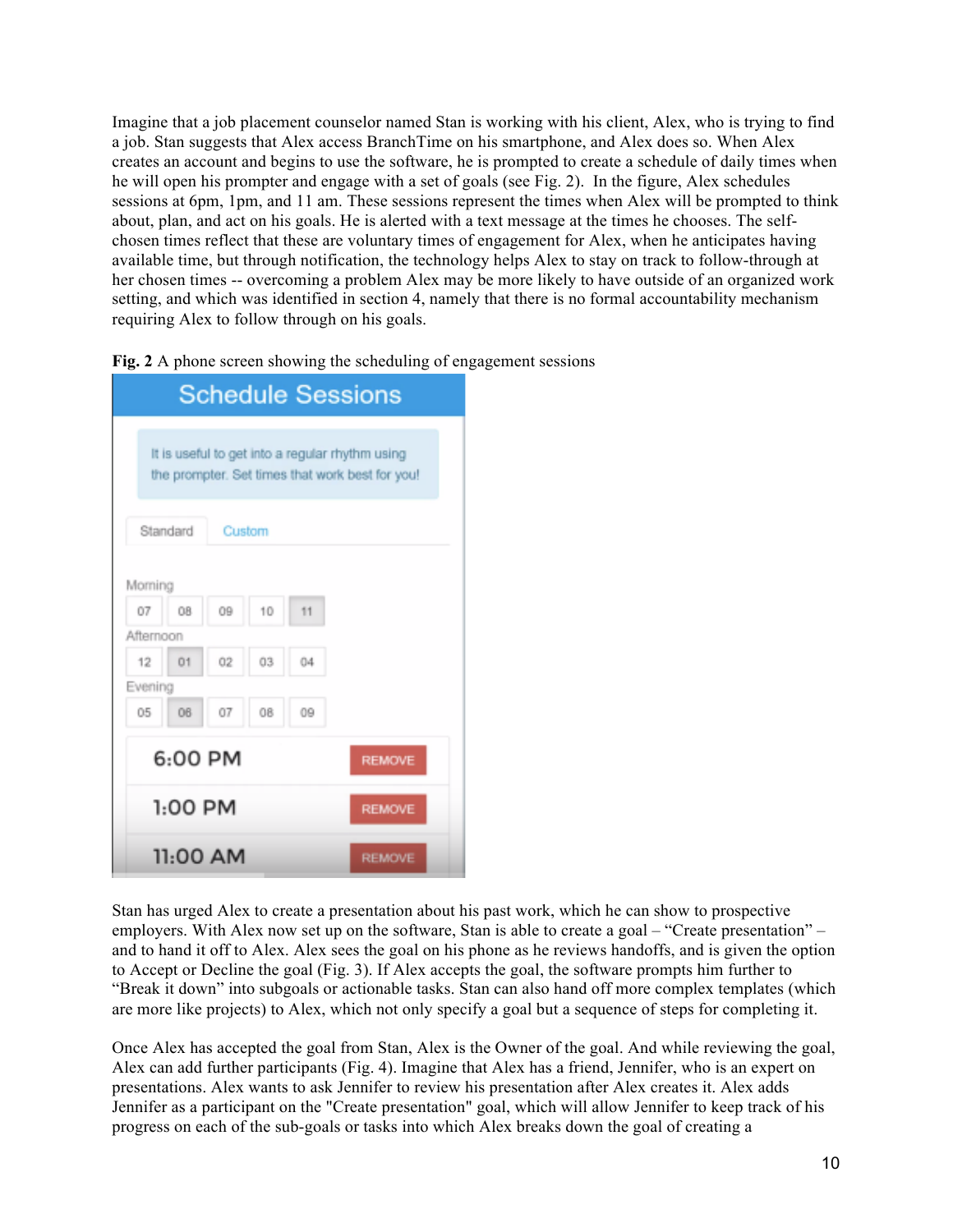presentation. When the presentation is ready for Jennifer's review, her prompter will let her know that she can review what Alex has created, and she can send her feedback to Alex either with a comment attached to the task, or through other communication (e.g. by email). This illustrates how a volunteer can be added, in this case by the client of a professional job counselor, and becomes part of the client's active support network even though there is no formal or organizational relationship between Stan and Jennifer.

The software helps Jennifer to help her friend Alex, by making it easier for her to see exactly when her help is needed and by adding the review task as a goal if she merely accepts Alex's invitation. She does not have to remember to do this on her own, which might make it more likely that Jennifer, especially if she is a busy professional, would fail to do the task. This illustrates how BranchTime attempts to facilitate contributions to the social good for which there is much under-utilized capacity.

**Fig. 3** Reviewing a proposed goal handoff from another user

| You can Accept or Decline goals handed off to<br>you. You can Retract goals that you handed off<br>to others and that are still pending. |
|------------------------------------------------------------------------------------------------------------------------------------------|
| Stan Rosenschein » Me<br>Create presentation<br>DECLINE                                                                                  |
|                                                                                                                                          |

The software contains a number of other features, e.g. for commenting, and for classifying the goal according to whether it can be done immediately or requires further refinement. But for understanding how it is used in social-service support, the key elements of the design are the following:

- 1. *Multiple stakeholders*. A task (or goal) can have more than one participant in addition to the owner, who will be completing it. This facilitates both communication and support in the interpersonal network.
- 2. *Handoffs*. In contrast to an "assignment", a handoff must be explicitly accepted or declined by the prospective owner of a task. This allows the professional job counselor, in the above example, to place items in the goal list of a client, but in a way that respects the client's autonomy to decide whether and how to act.
- 3. *Scheduled prompting sessions*. Choosing times to engage with the prompter, with reminders at those chosen times, helps the client in this example to stay on track outside of an otherwise structured work schedule, despite the freedom the client has to skip the engagement. The scheduled times also facilitate coordination through communication with other participants, who can anticipate when tasks will be completed and schedule their own engagement accordingly.
- 4. *Flexibly controllable social updating*. Both the counselor and the client are easily able to specify who is a participant on each task, as well as which updates (e.g. task creation, handoffs and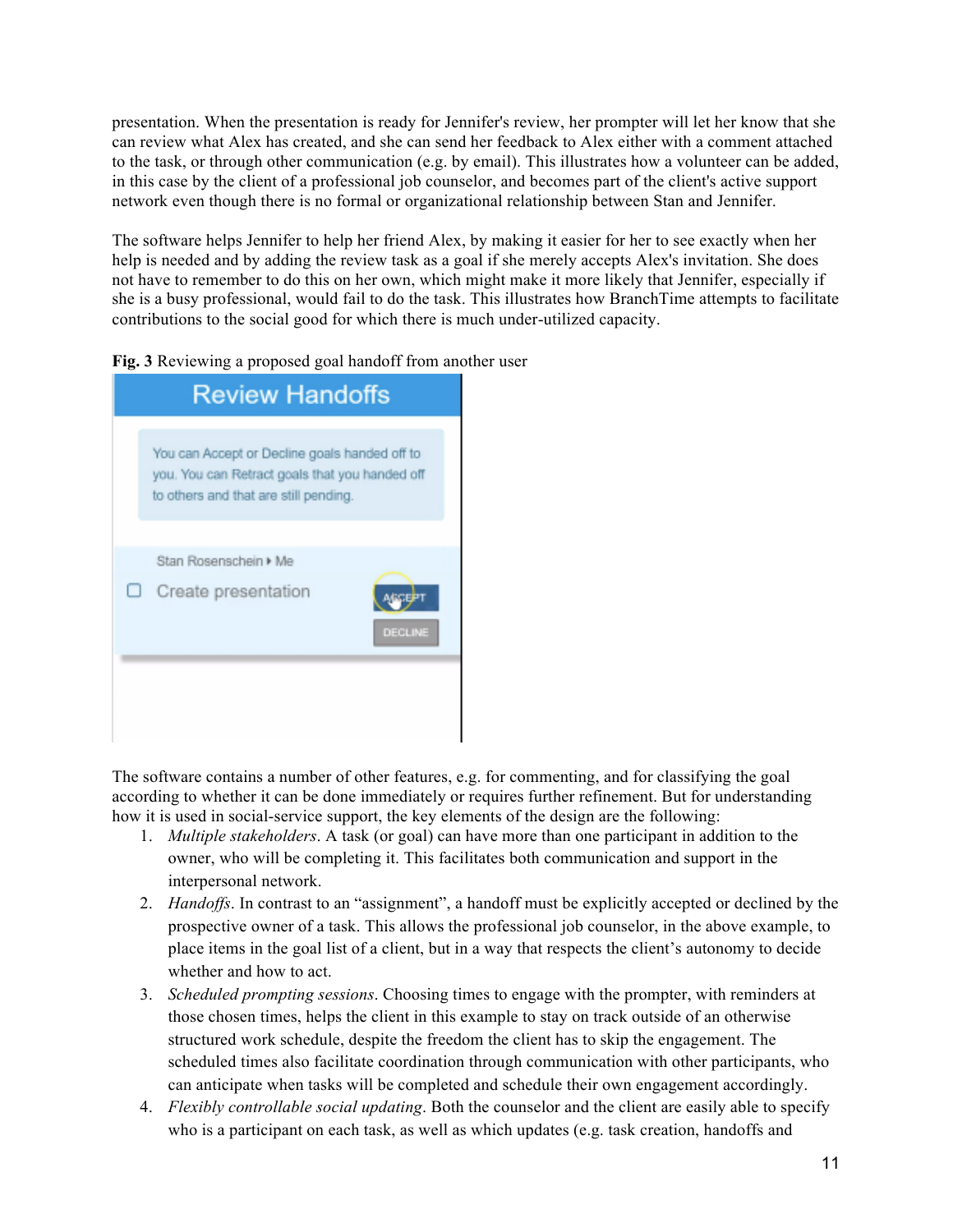responses, task status changes, and completions) are shared and with whom. This both respects the individual autonomy of each user in an active support network, and facilitates the fluid relationships that exist in such networks, in which new participants come and go and relationships are often configured on a task-by-task basis.<sup>13</sup>

**Fig. 4** Adding participants to a goal

| <b>Review Goals</b>                                                                                                                                                            |  |  |  |  |  |
|--------------------------------------------------------------------------------------------------------------------------------------------------------------------------------|--|--|--|--|--|
| You can assign items to C (Current) for action<br>before next prompter session, to A (Action) for<br>action sometime, or to G (Goal) for further<br>nlanning of parts or steps |  |  |  |  |  |
| New Participant                                                                                                                                                                |  |  |  |  |  |
| Enter new name or entity.                                                                                                                                                      |  |  |  |  |  |
| Add Participant                                                                                                                                                                |  |  |  |  |  |
| Participants                                                                                                                                                                   |  |  |  |  |  |
| Alexander Summers<br>Owner                                                                                                                                                     |  |  |  |  |  |

The above example shows how the features of the design in section 5 respond to active support network users' software needs identified in section 4. Perhaps the most important point is that coordination in networks, as opposed to teams, as defined in section 3, requires features that respect the autonomy of individual network members and the fluid, fine-grained nature of the relationships between members. Giving users more control over the acceptance of tasks given to them by others, as well, as more precise control over what information is shared, also addresses problems of task and information overload that come from unsolicited and/or excessive task assignment and information sharing.

#### **7. Conclusions and Future Work**

The interviews and need-finding investigations reported here have confirmed our belief that there is enough good will and raw capacity to produce a great deal of social good. In each of our interviews, we identified coordination that could be facilitated by greater social prompting as the weak link. Traditional communication methods are leaky. They squander a large fraction of available good will and capacity.

<sup>&</sup>lt;sup>13</sup> Social updating may also make goal accomplishment more likely under the public commitment effect when the goal owner desires the outcome (Staats, Harland, & Wilke, 2004; Hollenbeck, Williams, & Klein, 1989), but there is also a danger that announcing one's intentions will reduce motivation to achieve them if the goal is viewed more as a signal of identity than as truly desired (Gollwitzer *et al*., 2009).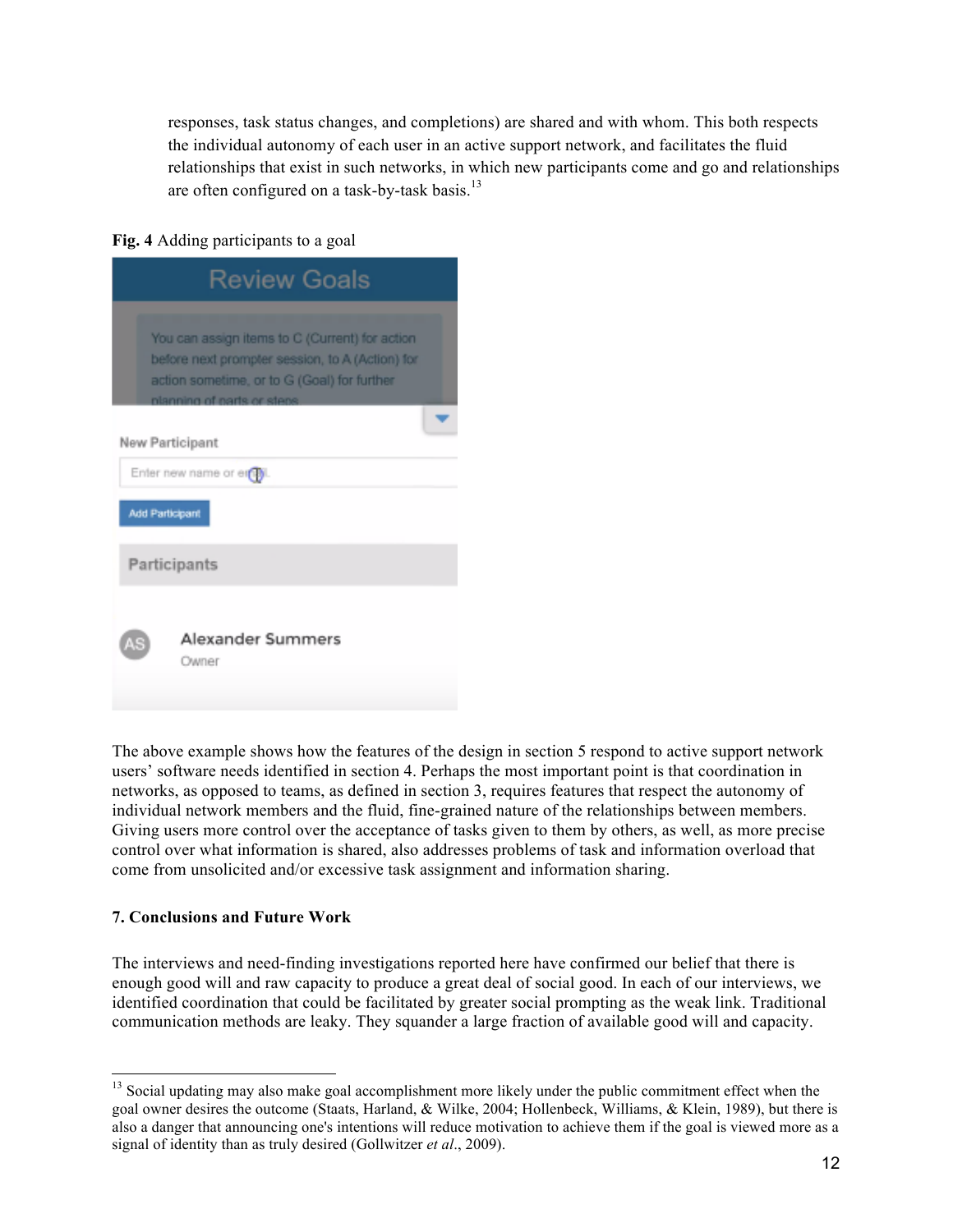Specific technologies, psychologically realistic and optimized for social coordination, might propel social progress dramatically.

The architectural design described in section 5 has been implemented in a working system that is currently being pilot-tested with existing networks of support. Our main learnings from discussions with prospective users during this phase have been the following:

- (1) The importance of social buy-in by professionals for initial adoption in the scenarios addressed by coordination technology.
- (2) The importance of templates to provide packaged solutions to common situations to insure sufficiently short path to payoff and reinforce adoption.
- (3) General receptivity to the prompting solution, and acknowledgement that persistent follow up and coordination among stakeholders is a real problem in everyday life and in the scenarios investigated.

We are currently beginning follow-up studies of the use of this technology at the organizations interviewed as part of our needfinding investigation. These studies will help us to understand more details about the challenges of coordination technology applied to the target areas, as well as the commonalities that characterize these areas of social good for designers of coordination tools.

#### **References**

Arrow K (1963) Social choice and individual values,  $2<sup>nd</sup>$  edition. Yale University Press, New Haven

Baron J (2007) Thinking and deciding, 4th edition. Cambridge University Press, Cambridge, UK

Bazerman M, Neale MA (1992) Negotiating rationally. The Free Press, New York

Davies T, Gangadharan SP, eds (2009) Online deliberation: Design, research, and practice. CSLI Publications, Stanford

De Cindio F, Klein M, De Liddo A, Schuler D, Buckingham Shum S, original signatories (2014) Collective intelligence for the common good community / network statement of principles. Public Sphere Project. http://www.publicsphereproject.org/content/statement-principles-collective-intelligencecommon-good-community-network. Accessed 5 November 2016

Flores F, Graves M, Hartfield B, Winograd T (1988) Computer systems and the design of organizational interaction. ACM Trans Office Info Systems 6:153-172. doi:10.1145/45941.45943

Fogg BJ, Hreha J (2010) Behavior wizard: a method for matching target behaviors with solutions. Persuasive technology 117-131. Springer, Berlin Heidelberg

Gawande A (2010) The checklist manifesto: How to get things right. Metropolitan Books, New York

Godin G, Conner M, Sheeran P (2005) Bridging the intention–behaviour gap: The role of moral norm. British J Soc Psych 44:497-512. doi:10.1348/014466604X17452

Gollwitzer PM, Sheeran P, Michalski V, Seifert AE (2009) When intentions go public: Does social reality widen the intention-behavior gap? Psych Sci 20:612-618. dos:10.1111/j.1467-9280.2009.02336.x

Grace P, Blair G (2012) Emergent middleware: Tackling the interoperability problem. IEEE Internet Computing 16:78-82. doi:10.1109/MIC.2012.7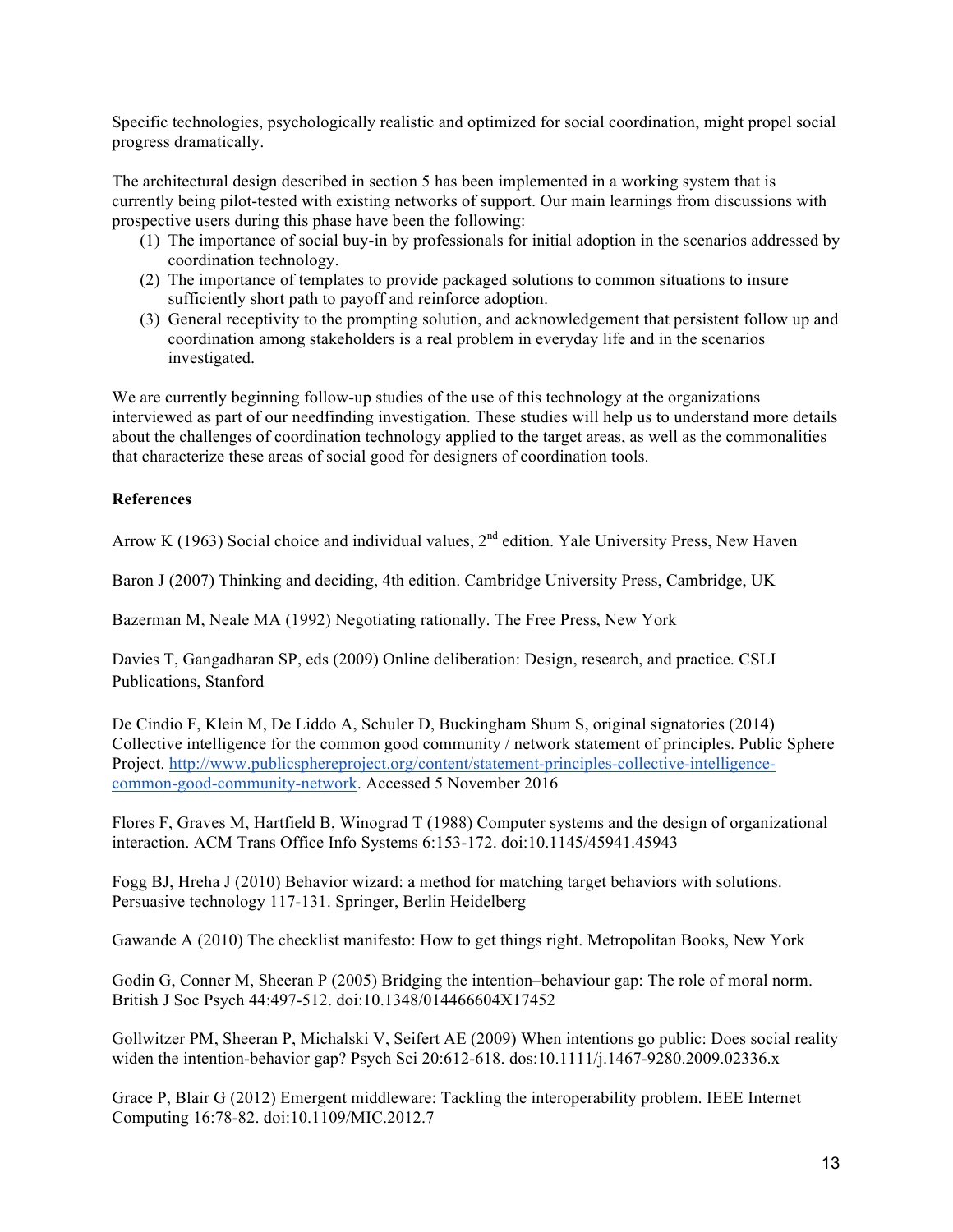Greenfield A (2013) Against the smart city. Amazon, Seattle

Habermas J (1984) Theory of communicative action, Volume one: Reason and the rationalization of society. Tr. by McCarthy TA. Beacon Press, Boston, MA

Habermas J (1987) Theory of communicative action, Volume two: Lifeworld and system: A critique of functionalist reason. Tr. by McCarthy TA. Beacon Press, Boston, MA

Hollenbeck JR, Williams CR, Klein HJ (1989) An empirical examination of the antecedents of commitment to difficult goals. J Appl Psychology 74:18-23. doi:10.1037/0021-9010.74.1.18

Kuo FY, Young ML (2008) A study of the intention–action gap in knowledge sharing practices. J Amer Society Info Sci and Tech 59:1224-1237. doi:10.1002/asi.20816

Lenat DB, Prakash M, Shepherd M (1985) CYC: Using common sense knowledge to overcome brittleness and knowledge acquisition bottlenecks. AI Magazine 6:65. http://www.aaai.org/ojs/index.php/aimagazine/article/viewArticle/510. Accessed 9 November 2016

Levitin DJ (2014) The organized mind: Thinking straight in the age of information overload. Penguin, London

Malone TW, Crowston K (1994) The interdisciplinary study of coordination. ACM Computing Surveys 26:87-119. doi:10.1145/174666.174668

Olson M (1971) The logic of collective action: Public goods and the theory of groups, Revised edition. Harvard University Press, Cambridge, MA

Rogers T, Milkman KL, Volpp KG (2014) Commitment devices: using initiatives to change behavior. JAMA 311:2065-2066. doi:10.1001/jama.2014.3485

Sadowski J (2016) Selling smartness: Visions and politics of the smart city. Dissertation, Arizona State University. https://repository.asu.edu/attachments/175031/content/Sadowski\_asu\_0010E\_16271.pdf. Accessed 8 November 2016.

Searle J (1969) Speech acts. Cambridge University Press, Cambridge, UK

Selic P, Svab I, Repolusk M, Gucek NK (2011) What factors affect patients' recall of general practitioners' advice?. BMC Family Practice 12:141. doi:10.1186/1471-2296-12-141

Sniehotta FF, Scholz U, Schwarzer R (2005) Bridging the intention–behaviour gap: Planning, selfefficacy, and action control in the adoption and maintenance of physical exercise. Psychology & Health 20:143-160. doi:10.1080/08870440512331317670

Staats H, Harland P, Wilke HA (2004) Effecting durable change: A team approach to improve environmental behavior in the household. Environ & Beh 36:341–367. doi:10.1177/0013916503260163

Staats BR, Milkman KL, Fox CR (2012) The team scaling fallacy: Underestimating the declining efficiency of larger teams. Org Behavior & Human Decision Processes 118:132-142. doi:10.1016/j.obhdp.2012.03.002

Sunstein C, Thaler R (2008) Nudge: Improving decisions about health, wealth, and happiness. Yale University Press, New Haven